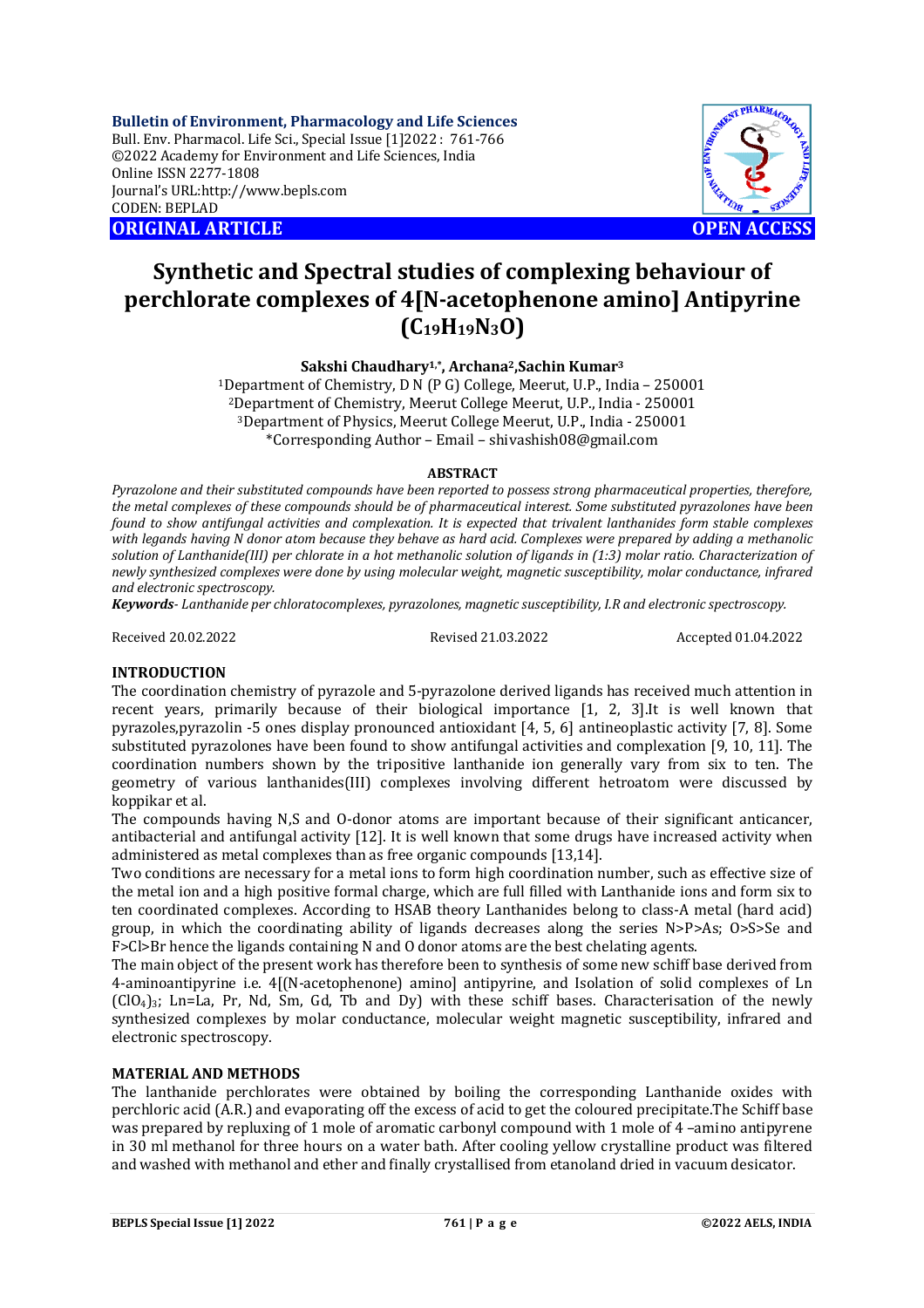# **Preparation and isolation of [Ln (ClO4)3. 4(C19H19N3O)]**

 $(Ln=La, Pr, Nd, Sm, Gd, Tb and Dy) (AAAP-C<sub>19</sub>H<sub>19</sub>N<sub>3</sub>O)$ 

A methanolic solution of the lanthanide (III) perchlorate was treated with a hot methanolic solution of the ligand in (1:3) molar ratio. After refluxing the mixture on water bath for 3 hours. The solvent was partially distilled off. The contents cooled to room temperature solid precipitates form were suction filtered, washed with water, methanol and collected over anhydrous calcium chloride under vacuum desiccator.

# **RESULT AND DISCUSSION**

**Characterization, Identification and confirmation of structure of complexes**

The chemical analysis of newly isolated compound are given in table1.

### **Table 1 : Analytical, conductivity and molecular weight data of lanthanide (III) perchlorato complexes of 4[N(acetophenone)amino] antipyrine (C19H19N3O)**

|                |                                       |                |                  | Found (calc.%)  |                  |                | $\Omega$ M (ohm<br>Electrolyti |                    | Avera             |                   |
|----------------|---------------------------------------|----------------|------------------|-----------------|------------------|----------------|--------------------------------|--------------------|-------------------|-------------------|
| S.<br>N.       | Complex                               | Metal          | C                | N               | Anion            | H              | $-1$<br>$cm2 mole-1$ )         | c<br>Nature        | ge<br>Mol.<br>Wt. | Formula<br>Weight |
| $\mathbf{1}$   | $La(C104)3.4(C19)$<br>$H_{19}N_{3}O$  | (8.38)<br>8.20 | (55.03)<br>54.90 | (10.14)<br>10.0 | (18.01)<br>17.93 | (4.59)<br>4.40 | 76.77                          | 1:3Electrol<br>yte | 412               | 1657.4            |
| $\overline{2}$ | $Pr(C104)3$ .4( $C19$<br>$H_{19}N_3O$ | (8.49)<br>8.30 | (54.96)<br>54.80 | (10.12)<br>10.0 | (17.99)<br>17.82 | (4.58)<br>4.40 | 77.80                          | 1:3<br>Electrolyte | 413               | 1659.4            |
| 3              | $Nd(CIO4)3.4(C1)$<br>$9H_19N_3O$      | (8.67)<br>8.50 | (54.85)<br>54.70 | (10.10)<br>10.0 | (17.95)<br>17.80 | (4.57)<br>4.40 | 70.70                          | 1:3<br>Electrolyte | 416               | 1662.7            |
| 4              | $Sm(ClO4)3.4(C1)$<br>$9H_19N_3O$      | (9.01)<br>8.95 | (54.65)<br>54.50 | (10.07)<br>9.90 | (17.89)<br>17.70 | (4.55)<br>4.35 | 80.10                          | 1:3<br>Electrolyte | 415               | 1668.9            |
| 5              | $Gd(C1O4)3.4(C19)$<br>$H_{19}N_3O$    | (9.39)<br>9.20 | (54.42)<br>54.30 | (10.03)<br>9.90 | (17.81)<br>17.70 | (4.53)<br>4.35 | 82.20                          | 1:3<br>Electrolyte | 417               | 1675.8            |
| 6              | $Tb(C104)3.4(C19)$<br>$H_{19}N_{3}O$  | (9.47)<br>9.32 | (54.37)<br>54.22 | (10.02)<br>9.90 | (17.80)<br>17.70 | (4.53)<br>4.40 | 83.30                          | 1:3<br>Electrolyte | 418               | 1677.4            |
| $\overline{7}$ | $Dy(C104)3.4(C19)$<br>$H_{19}N_{3}O$  | (9.67)<br>9.50 | (54.25)<br>54.10 | (9.99)<br>9.82  | (17.76)<br>17.60 | (4.52)<br>4.40 | 78.80                          | 1:3<br>Electrolyte | 419               | 1681.0            |

The isolated complexes are stable at room temperature and can be kept for many days without any decomposition. Prepared complexes do not have or lattice water molecule because no loss in weight was observed when complexes were heated up to 120-1300C. All the isolated complexes are soluble in organic solvent like acetone alcohol nitrobenzene as well as in dimethyl sulphoxide and dimethyl formaldehyde.

# **Magnetic Measurement**

Gouy's method was used for the measurement ofmagnetic susceptibility using an electromagnetic field of8.5  $\times$  10<sup>3</sup> gauss and a semi-micro mettler balance[15]. These measurement are recorded at room temperature. Lanthenides are widely differ from transition metal ion in their magnetic behaviour. The observed value of magnetic moment of these complexes are given in table 2.

# **Table 2 : Permanent magnetic moments (B.M.) of Lanthanide ions and their complexes with 4-[(Nacetophenone) amino] antipyrine(C19H19N3O) at room temperature**

|                |           |       | Measured  |                                                          |                  |
|----------------|-----------|-------|-----------|----------------------------------------------------------|------------------|
| S. No.         | $Ln^{3+}$ | Hund  | Van Vleek | $R_2$ (SO <sub>4</sub> ) <sub>3</sub> .8H <sub>2</sub> O | ClO <sub>4</sub> |
| 1              | La        | 0.00  | 0.00      | 0.00                                                     | 0.34             |
| $\overline{2}$ | Pr        | 3.60  | 3.62      | 3.48                                                     | 3.62             |
| 3              | Nd        | 3.62  | 3.68      | 3.52                                                     | 3.60             |
| 4              | Sm        | 0.84  | 1.55      | 1.53                                                     | 1.62             |
| 5              | Gd        | 7.94  | 7.94      | 7.81                                                     | 7.93             |
| 6              | Tb        | 9.70  | 9.70      | 9.40                                                     | 9.32             |
| 7              | Dv        | 10.60 | 10.60     | 10.30                                                    | 10.48            |

(I) Ln  $(C10<sub>4</sub>)<sub>3</sub>$ . $(C_{19}H_{19}N_3O)<sub>4</sub>$ 

Ln = La, Pr, Nd, Sm, Gd, Tb, Dy

The diamagnetic nature of lanthanum complexes are reveal in table 2which was expected from their electronic configuration however Ln3+ions are paramagnetic because of 4f electrons .These 4f electrons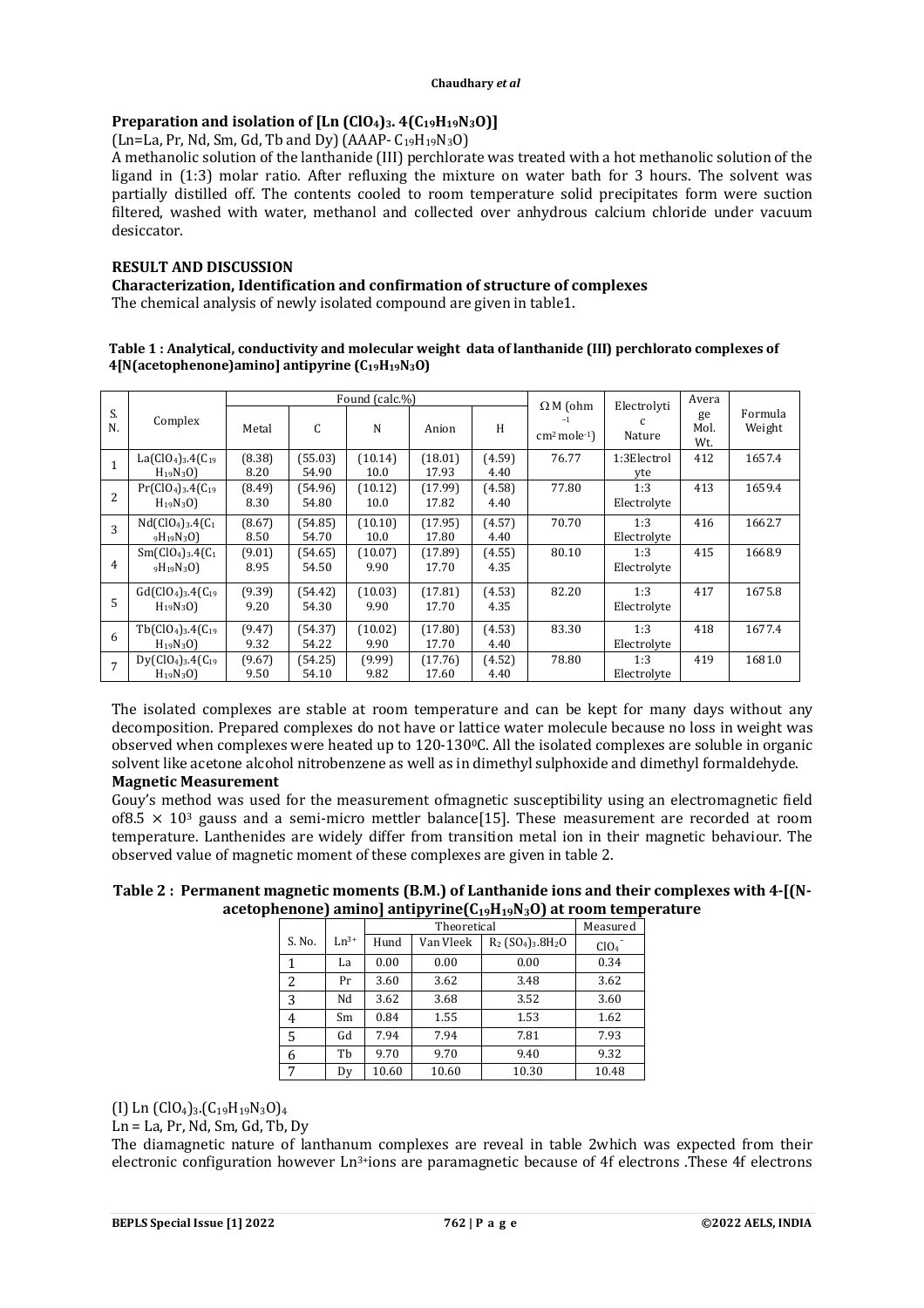are effectively shielded by 5s<sup>2</sup> 5p<sup>6</sup>electrons. These complexes obey simple curic equation but shows a little deviation Van Bleck values because of the crystal field splitting of orbitals.

# **IR Spectra of the isolated complexes**

The IR absorption frequencies of isolated complexes have been made by comparing their spectra with allied compounds such as antipyrine, 4 –amino antipyrine substituted 4- amino antipyrine[16,17]and mono substituted benzene ring.The infrared absorption frequencies are shown in table 3.

|                 | Table 3 : Infrared absorption frequency (cm-1) of lanthanide (III) perchlorato complexes of 4[N-acetophenone<br>amino] antipyrine (AAAP) (C19H19N30) |                          |                           |                           |                                                    |                           |                        |                           |                        |
|-----------------|------------------------------------------------------------------------------------------------------------------------------------------------------|--------------------------|---------------------------|---------------------------|----------------------------------------------------|---------------------------|------------------------|---------------------------|------------------------|
|                 |                                                                                                                                                      |                          |                           |                           |                                                    |                           |                        |                           |                        |
| S.              | Assignment                                                                                                                                           | $(C_{19}H_{19}N_3)$      | $La(CIO4)3$ .             | $Pr(ClO4)3$ .             | $Nd(ClO4)3.4$ Sm(ClO <sub>4</sub> ) <sub>3</sub> . |                           | Gd(C104)3.4            | $Tb(C104)$ <sub>3</sub> . | $Dy(C1O4)3$ .4         |
| ${\bf N}$<br>0. |                                                                                                                                                      | $_{0}$                   | $4(C_{19}H_{19}N)$<br>30) | $4(C_{19}H_{19}N)$<br>30) | $(C_{19}H_{19}N_{30})$                             | $4(C_{19}H_{19}N)$<br>30) | $(C_{19}H_{19}N_{30})$ | $4(C_{19}H_{19}N)$<br>30) | $(C_{19}H_{19}N_{30})$ |
| 1               | N-CH <sub>3</sub> (asym.                                                                                                                             | 3295 m                   | 3290 m                    | 3295 m                    | 3305 m                                             | 3305 m                    | 3295 m                 | 3290 m                    | 3295 m                 |
|                 | And sym)                                                                                                                                             | 3205 sh                  | 3205 w                    | 3295 w                    | 3205 sh                                            | 3205 sh                   | 3207 w                 | 3204 w                    | 3200 sh                |
|                 |                                                                                                                                                      | 3190 m                   | 3195 m                    | 3195 m                    | 3190 m                                             | 3190 m                    | 3195 w                 | 3190 m                    | 3190 m                 |
|                 |                                                                                                                                                      |                          |                           |                           |                                                    |                           |                        |                           |                        |
| $\overline{2}$  | $(C-H)$ , $(C=C)$ ,                                                                                                                                  | 3120 sh                  | 3125 sh                   | 3125 vw                   | 3135 w                                             | 3135 w                    | 3135 w                 | 3135 w                    | 3130 w                 |
|                 | $(C-N)$                                                                                                                                              | 3080 vw                  | 3085 vw                   | 3085 vw                   | 3055 w                                             | 3055 w                    | 3055 w                 | 3056w                     | $\overline{3050}$ w    |
|                 | Stretchings                                                                                                                                          | 3030w                    | 3035w                     | 3035 w                    | 3025sh                                             | 3025 w                    | 3025sh                 | 3025 sh                   | 3024 sh                |
|                 |                                                                                                                                                      | 3000 sh                  | 3010 sh                   | $3005$ sh                 | 2980w                                              | 2985w                     | 2985 w                 | 2985w                     | 2980 <sub>w</sub>      |
|                 |                                                                                                                                                      | 2980 vw                  | 2935 w                    | 2930w                     | 2930w                                              | 2935 w                    | 2945 w                 | 2940 w                    | 2940 w                 |
|                 |                                                                                                                                                      | 2925 vw                  | 2905 sh                   | 2905w                     |                                                    |                           |                        |                           |                        |
| $\overline{3}$  | $\overline{(C=N)}$                                                                                                                                   | 1590 vs                  | $1555\,\mathrm{s}$        | 1565 s                    | 1565 s                                             | 1565 s                    | 1565 s                 | 1560 m                    | 1555 m                 |
|                 | Stretching(Az<br>omethine)                                                                                                                           |                          | 1535 m                    | 1535 m                    | 1535 m                                             | 1540 w                    | 1545 w                 | 1530 sh                   | 1540 w                 |
| $\overline{4}$  | $C=C, C=N,$                                                                                                                                          | 1500                     | 1495 s                    | 1490 s                    | 1495 s                                             | 1490 s                    | 1490 s                 | $\frac{1}{490}$ s         | 1500 s                 |
|                 | Stretching and                                                                                                                                       | 1450 sh                  | 1455 m                    | 1457 m                    | 1450 m                                             | 1450 m                    | 1435 m                 | 1430 m                    | 1440 m                 |
|                 | ring Vibration                                                                                                                                       | 1460 sh                  | 1435 m                    | 1435 w                    | 1435 w                                             | 1435 w                    | 1410 sh                | 1410 sh                   | 1410 sh                |
|                 |                                                                                                                                                      | 1425 sh                  | 1410 sh                   | 1410w                     | 1405 w                                             | 1400w                     | 1406 w                 | 1400 sh                   | 1400w                  |
|                 |                                                                                                                                                      | 1410 s                   |                           |                           |                                                    |                           |                        |                           |                        |
|                 |                                                                                                                                                      |                          |                           |                           |                                                    |                           |                        |                           |                        |
|                 |                                                                                                                                                      |                          |                           |                           |                                                    |                           |                        |                           |                        |
| $\overline{5}$  | Ring<br>deformation                                                                                                                                  | 1365 s                   | $\overline{1375}$ s       | 1370 s                    | 1385 s                                             | 1375 s                    | 1360 s                 | 1370 s                    | 1360 s                 |
| $\overline{6}$  | C-H in plane                                                                                                                                         | 1300 vs                  | 1305 sh                   |                           | 1310 m                                             | 1295 m                    | 1290 m                 | 1290 m                    | 1290 m                 |
|                 | deformation                                                                                                                                          | 1250 vs                  | 1270 s                    | 1305 m<br>1250 s          | 1255 s                                             | 1255 s                    | 1260 w                 | 1250 s                    | 1250 m                 |
|                 |                                                                                                                                                      | 1220 sh                  | 1190 s                    | 1195 m                    | 1195 m                                             | 1130 m                    | 1130 m                 | 1130 m                    | 1135 m                 |
|                 |                                                                                                                                                      | 1180 m                   | 1110 s                    | 1135 m                    | 1130 m                                             | 1090 s                    | 1110 s                 | 1105 s                    | 1100 s                 |
|                 |                                                                                                                                                      | 1165w                    |                           | $\overline{111}0s^a$      | 1095 s <sup>a</sup>                                |                           |                        |                           |                        |
| $\overline{7}$  | Ring                                                                                                                                                 | 1080 vw                  | 1085w                     | 1085 vw                   | 1085 vw                                            | 1080 vw                   | 1080 vw                | 1080 vw                   | 1080 vw                |
|                 | breathing                                                                                                                                            |                          |                           |                           |                                                    |                           |                        |                           |                        |
|                 |                                                                                                                                                      | 1055 m                   | 1050 m                    | 1060 m                    | 1060 m                                             | 1065 m                    | 1060 m                 | 1065 m                    | 1060 m                 |
|                 |                                                                                                                                                      | 1020s                    | 1020m                     | 1030 m                    | 1025 m                                             | 1020 m                    | 1020 m                 | 1025 m                    | 1025 m                 |
|                 |                                                                                                                                                      | $1000 \,\mathrm{m}$      |                           | 1010 m                    | 1005 m                                             | 1005 m                    | 1000w                  | 1000w                     | 1000w                  |
| 8               | $C-H$ out - of -                                                                                                                                     | 955 m                    | 970w                      | 980w                      | 970 w                                              | 970w                      | 975 w                  | 975 w                     | 985 w                  |
|                 | plane                                                                                                                                                | 925 m                    | 925 w                     | 925 w                     | 925 w                                              | 925 <sub>w</sub>          | 925 w                  | 920 w                     | 925 w                  |
|                 | deformation                                                                                                                                          | 840 m                    | 870w                      | 880 m                     | 880 m                                              | 880 m                     | 875 m                  | 875 m                     | $875 \text{ m}$        |
|                 |                                                                                                                                                      | 820 s                    | 735 m                     | 715 w                     | 710 m                                              | 700 w                     | 700w                   | 700w                      | 710w                   |
|                 |                                                                                                                                                      | 770 w                    |                           |                           |                                                    |                           |                        |                           |                        |
|                 |                                                                                                                                                      | 735 m                    |                           |                           |                                                    |                           |                        |                           |                        |
| 9               | Out-of-plane                                                                                                                                         | 695 m                    | 690 m                     | 700 m                     | 700 m                                              | 705 m                     | 700 m                  | 700w                      | 700w                   |
|                 | ring                                                                                                                                                 | 680 s                    | 625 s <sup>a</sup>        | 625 s <sup>a</sup>        | 630 s <sup>a</sup>                                 | 635 s <sup>a</sup>        | 625 s <sup>a</sup>     | 625 s <sup>a</sup>        | 625 s <sup>a</sup>     |
|                 | deformation                                                                                                                                          |                          |                           |                           |                                                    |                           |                        |                           |                        |
| $\mathbf{1}$    | $\overline{v}$ (Ln-0) /                                                                                                                              | $\overline{\phantom{0}}$ | 430 m                     | 435 m                     | 435 m                                              | 435 m                     | 440 m                  | 430 m                     | 420 m                  |
| $\mathbf{0}$    | $v$ (Ln-N)                                                                                                                                           |                          |                           |                           |                                                    |                           |                        |                           |                        |
|                 | metal-ligand                                                                                                                                         |                          |                           |                           |                                                    |                           |                        |                           |                        |
|                 | Vibrations                                                                                                                                           |                          | 385 w                     | 375 w                     | 380 w                                              | $\overline{380}$ w        | 380 w                  | 385 w                     | 365 w                  |

# **a – coupled with perchlorato absorptions**

A regular tetrahedral ClO<sub>4</sub> ion has four fundamental vibrations, viz,  $v_1$  the a<sub>1</sub>-type ClO stretch,  $v_2$  the etype OClO bend (Both Raman  $\otimes$  active only)  $v_3$  the t<sub>2</sub> type ClO stretch and  $v_4$  and t<sub>2</sub> type OClO (both infrared and Raman active). Isolated ClO<sub>4</sub> ions show only two absorptions in the IR spectra due to  $v_3$  (at ca.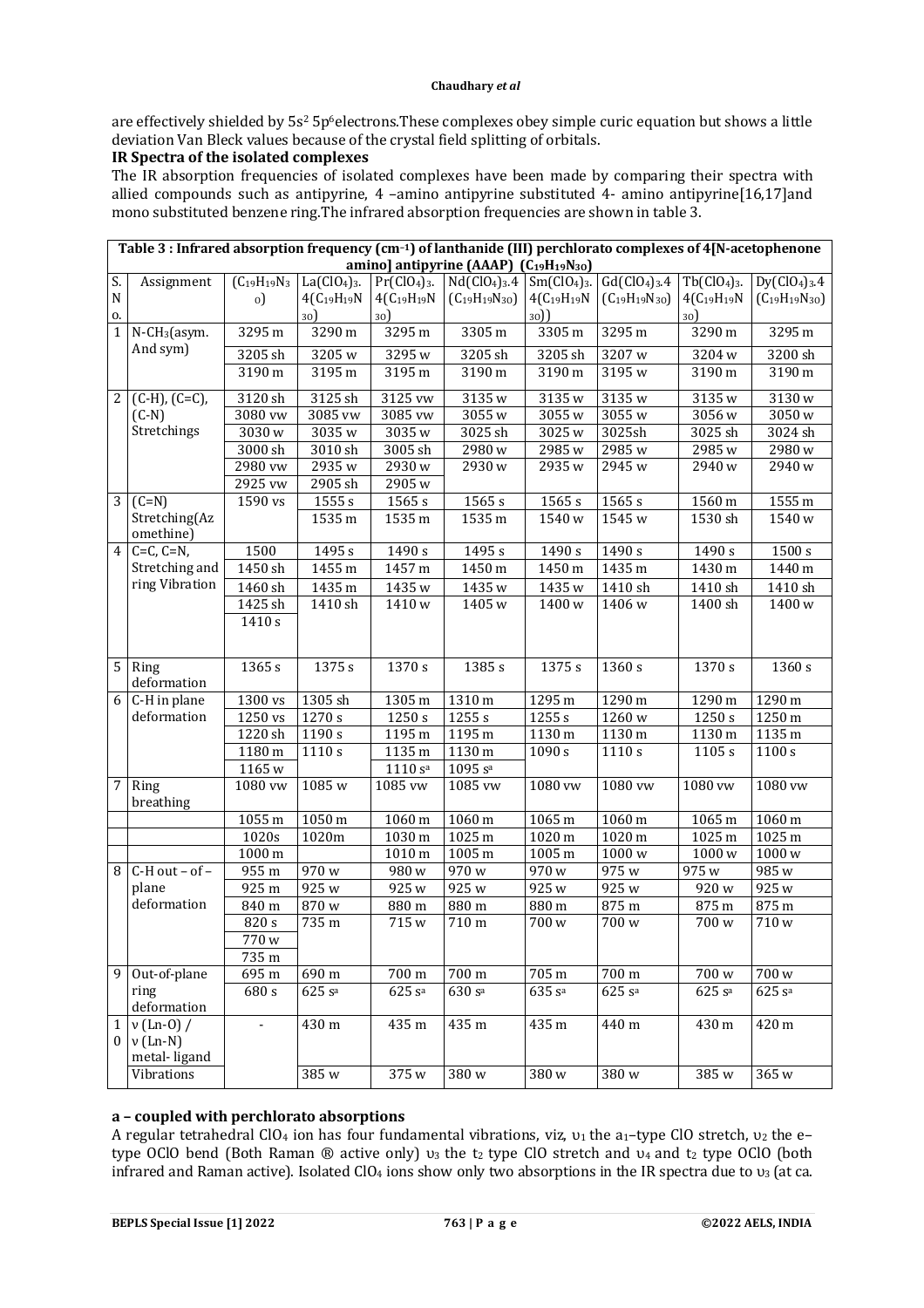1100 cm<sup>-1</sup> and  $u_4$  at ca. 620 cm<sup>-1</sup>). When the T<sub>d</sub> symmetry is lowered to C<sub>3v</sub>, the triple degeneracy is removed and the  $v_1$  (at ca. 930 cm<sup>-1</sup>) and  $v_2$  (at ca. 460 cm<sup>-1</sup>) modes become infrared active.

The  $v_3$  and  $v_4$  bands in perchlorate complexes are summarized in Table 3. In all the complexes only two strong υ3 and υ4 bands are observed at 1110-1080 cm-1 region and 630-620 cm-1 region respectively, for perchlorate ion indicating that tetrahedral symmetry has not been disturbed on complexation, and the perchlorate ions are not bonded to metal ion [18]. This conclusion is also supported by conductance and molecular weight data.

| Table4: Infrared absorption frequency (cm <sup>-1</sup> ) of perchlorate anion in the lanthanide Complex |                                                                                         |        |                |  |  |  |  |  |
|----------------------------------------------------------------------------------------------------------|-----------------------------------------------------------------------------------------|--------|----------------|--|--|--|--|--|
| S. NO.                                                                                                   | Complex                                                                                 | $v_3$  | $\mathsf{U}_4$ |  |  |  |  |  |
|                                                                                                          |                                                                                         | 2      | 3              |  |  |  |  |  |
|                                                                                                          | La(ClO <sub>4</sub> ) <sub>3</sub> .4(C <sub>19</sub> H <sub>19</sub> N <sub>30</sub> ) | 1110 S | 625 S          |  |  |  |  |  |
| 2.                                                                                                       | $Pr(CIO4)3.4(C19H19N30)$                                                                | 1105 S | 620 S          |  |  |  |  |  |
| 3.                                                                                                       | $Nd(CIO4)3.4(C19H19N30)$                                                                | 1085 S | 625 S          |  |  |  |  |  |
| 4.                                                                                                       | $Sm(ClO4)3.4(C19H19N30)$                                                                | 1085 S | 620 S          |  |  |  |  |  |
| 5.                                                                                                       | $Gd(CIO4)3.4(C19H19N30)$                                                                | 1115 S | 625            |  |  |  |  |  |
| 6.                                                                                                       | $Tb(C104)3.4(C19H19N30)$                                                                | 1105 S | 625            |  |  |  |  |  |
| 7.                                                                                                       | $Dy(CIO4)3.4(C19H19N30)$                                                                | 1100 S | 610 S          |  |  |  |  |  |

### **Electronic spectra of isolated complexes**

The electronic absorption spectra of the isolated complexes have been recorded in acquas and non acquas solution as well as in solids.The weak narrow line-like bands in the UV-visible and near infrared region of the spectrum, arise due to Laporte forbidden internal transition within the 4f-levels.The crystal field splitting for the tervalent lanthanides are so small that the spectra of the compounds closely resemble with those of the free ion[19]. Due to external crystal field, the degeneracy in 4f orbitalis removed. The spectra reveal a shift of band towards lower energy as compared to aqua ion owing to nephelauxetic effect. The covalent parameter ( $\beta$ ) and bonding parameter( $b_{1/2}$ ) are less than 1 while positive value of sinhas parameter ( $\delta$ ) indicates a moderate covalent characteristic of a bond between metal and ligands.

$$
\overline{\beta} = \frac{\nu \text{ (complex)}}{\nu \text{ (aquo)}}; b_{\frac{1}{2}} = \left(\frac{1}{2} \left(1 - \overline{\beta}\right)\right)^{\frac{1}{2}}
$$

$$
\delta = \frac{100(1 - \overline{\beta})}{\beta}
$$

The hyper sensitive band of complexes are similar to that of nine and eight coordinated complexes observed by Karrakar. This suggest the coordination number of nine and eight around the metal ion in the complexes[20,21]. The electronic spectra data are shown in table 5.

**Table 5 :Electronic spectral data (cm-1) and related bonding parameters of lanthanide(III) perchlorate complexes of 4[N (acetophenone) amino] antipyrine (C19H19N3O)**

|                |                                    | $\sim$ $\sim$ $\sim$               |            |                                             |             |         |           |            |
|----------------|------------------------------------|------------------------------------|------------|---------------------------------------------|-------------|---------|-----------|------------|
| S.             | Complexes                          | Ln(C10 <sub>4</sub> ) <sub>3</sub> | Complex    | Energy levels                               | $(1-\beta)$ | β       | $h^{1/2}$ | $\delta\%$ |
| No.            |                                    | Electronic                         | Electronic |                                             |             |         |           |            |
|                |                                    | Spectral                           | Spectral   |                                             |             |         |           |            |
|                |                                    | Bands                              | Bands      |                                             |             |         |           |            |
|                |                                    | 2.                                 |            | 4                                           | 5           | 6       | 7         | 8          |
| 1              | Nd(C10 <sub>4</sub> ) <sub>3</sub> | 19600                              | 19458      | $I_{9/2} \rightarrow 2G_{9/2}$              | 0.00724     | 0.99276 | 0.06019   | 0.72927    |
|                | $(C_{19}H_{19}N_3O)$ 4             |                                    |            |                                             |             |         |           |            |
|                |                                    | 17380                              | 17238      | $\rightarrow$ <sup>4</sup> G <sub>5/2</sub> | 0.00817     | 0.99182 | 0.06392   | 0.82373    |
|                |                                    | 13680                              | 13620      | $\rightarrow$ <sup>2</sup> S <sub>3/2</sub> | 0.00439     | 0.99561 | 0.04683   | 0.44093    |
|                |                                    |                                    |            | $^{4}F_{7/2}$                               |             |         |           |            |
|                |                                    | 12470                              | 12410      | $\rightarrow$ <sup>4</sup> F <sub>5/2</sub> | 0.00481     | 0.99519 | 0.04905   | 0.48332    |
|                |                                    |                                    |            | $^{4}H_{9/2}$                               |             |         |           |            |
| $\overline{2}$ | Sm(C10 <sub>4</sub> ) <sub>3</sub> | 24870                              | 24730      | $^{4}H_{5/2} \rightarrow ^{4}F_{9/2}$       | 0.00563     | 0.99437 | 0.05305   | 0.56618    |
|                | $(C_{19}H_{19}N_3O)$ 4             |                                    |            |                                             |             |         |           |            |
|                |                                    | 24000                              | 23680      | $\rightarrow$ 6P <sub>5/2</sub>             | 0.01333     | 0.98666 | 0.08165   | 1.35101    |
|                |                                    | 21550                              | 21500      | $\rightarrow$ <sup>4</sup> $I_{13/2}$       | 0.00232     | 0.99768 | 0.03406   | 0.232253   |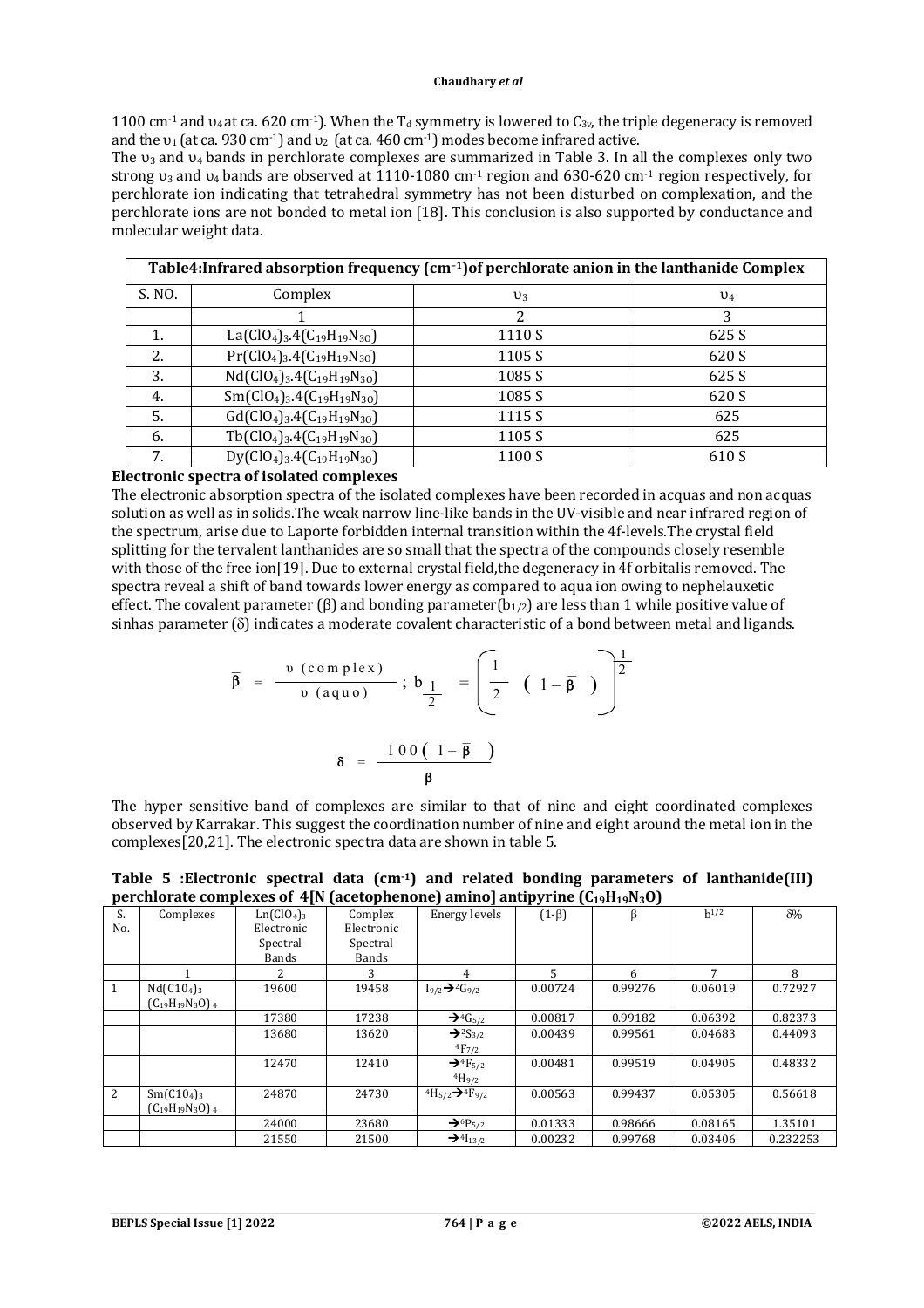# **Thermal study of isolated complexes**

The thermal behaviour of perchlorate complexes however loss in mass correspond to two organic molecule noticed in the temperature range 290-3500C, and complete removal of the organic molecule occur at (400 – 480°C), finally consistent weight occur in the formation of metallic oxide. (~820°C).

# **Table6:Thermoanalytical results of some lanthanide (III) perchlorate complexesof4[(N-** $\text{acceptophenone}$ )  $\text{amino}$ ]  $\text{antipyrine}(C_{19}H_{19}N_{2}O)$

|                |                                                                                         |        | . .     |                                                            | .    |                          |      |                          |       |
|----------------|-----------------------------------------------------------------------------------------|--------|---------|------------------------------------------------------------|------|--------------------------|------|--------------------------|-------|
| S. No.         | Complex                                                                                 | Sample | Residua |                                                            |      | Ligand mass loss %       |      | Residual %               |       |
|                |                                                                                         |        |         | Weight $(mg)$   Mass $(mg)$ $\frac{1}{250 - 320^{\circ}C}$ |      | $380 - 450$ °C           |      | Ca. $800 \circ C$        |       |
|                |                                                                                         |        |         | Theor. <sup>a</sup> Exp.                                   |      | Theor. <sup>b</sup> Exp. |      | Theor. <sup>d</sup> Exp. |       |
|                | La(ClO <sub>4</sub> ) <sub>3</sub> .4(C <sub>19</sub> H <sub>19</sub> N <sub>30</sub> ) | 18     | 1.93    | 46.31                                                      |      | 46.87 73.61              |      | 74.19 11.83              | 12.23 |
| 2              | $Nd(CIO4)3.4(C19H19N30)$                                                                | 16     | 1.75    | 46.16                                                      |      | 46.76 73.37              |      | 73.92 12.15              | 12.65 |
| 3              | $Gd(CIO4)3.4(C19H19N30)$                                                                | 21     | 2.46    | 45.8                                                       | 46.5 | 72.8                     | 73.5 | 12.99                    | 13.44 |
| $\overline{4}$ | $Dy(ClO4)3.4(C19H19N30)$                                                                | 14     | 1.68    | 45.66                                                      |      | 46.31 72.58              |      | 73.08 13.35              | 13.85 |

a - Calculated for loss of 2.25 moles of ligand

b - Calculated for Total loss of ligand

 $\rm c$  - Calculated as lanthanideoxide, La $\rm _2O_3$ ,Nd $\rm _2O_3$ ,Gd $\rm _2O_3$ , Dy $\rm _2O_3$ 

After conclusion of all above result the following structure are suggested for the isolated complexes.



**( Ln = La, Pr, Nd, Sm, Gd, Tb, or Dy) ( C.N. = 8 )**

# **Figure 1 : Structure of lanthanide (III) perchlorato complexes of 4[(N-acetophenone) amino] antipyrine (C19H19N3O)**

# **CONFLICTS OF INTEREST**

There are no conflicts of interest**.**

### **REFERENCES**

- 1. Adnan Çetin, İshak Bildirici, (2018). A study on synthesis and antimicrobial activity of 4-acyl-pyrazole, Journal of Saudi Chemical Society,22(3) 279-296,
- 2. Mohd Javed Naim, Ozair Alam, Farah Nawaz, Md. Jahangir Alam, and Perwaiz Alam,(2016). Current status of pyrazole and its biological activities J Pharm Bioallied Sci. 8(1) ,2-17
- 3. Fatma Abdel-Fattah Ragab, Nagwa Mohamed Abdel-Gawad, Hanan Hanna Georg, (2013). Pyrazolone Derivatives: Synthesis, Anti-inflammatory, Analgesic, Quantitative Structure–Activity Relationship and in Vitro Studies,61(8),834-845.
- 4. T. S. Jeong, K.S. Kim, J.R.Kim, K.H.Cho ,S.Lee, and W.S.Lee, (2014). Novel 3,5-diaryl pyrazolines and pyrazole as low-density lipoprotein (LDL) oxidation inhibitor Bio org. med. chem. lett. 14 2719-2723.